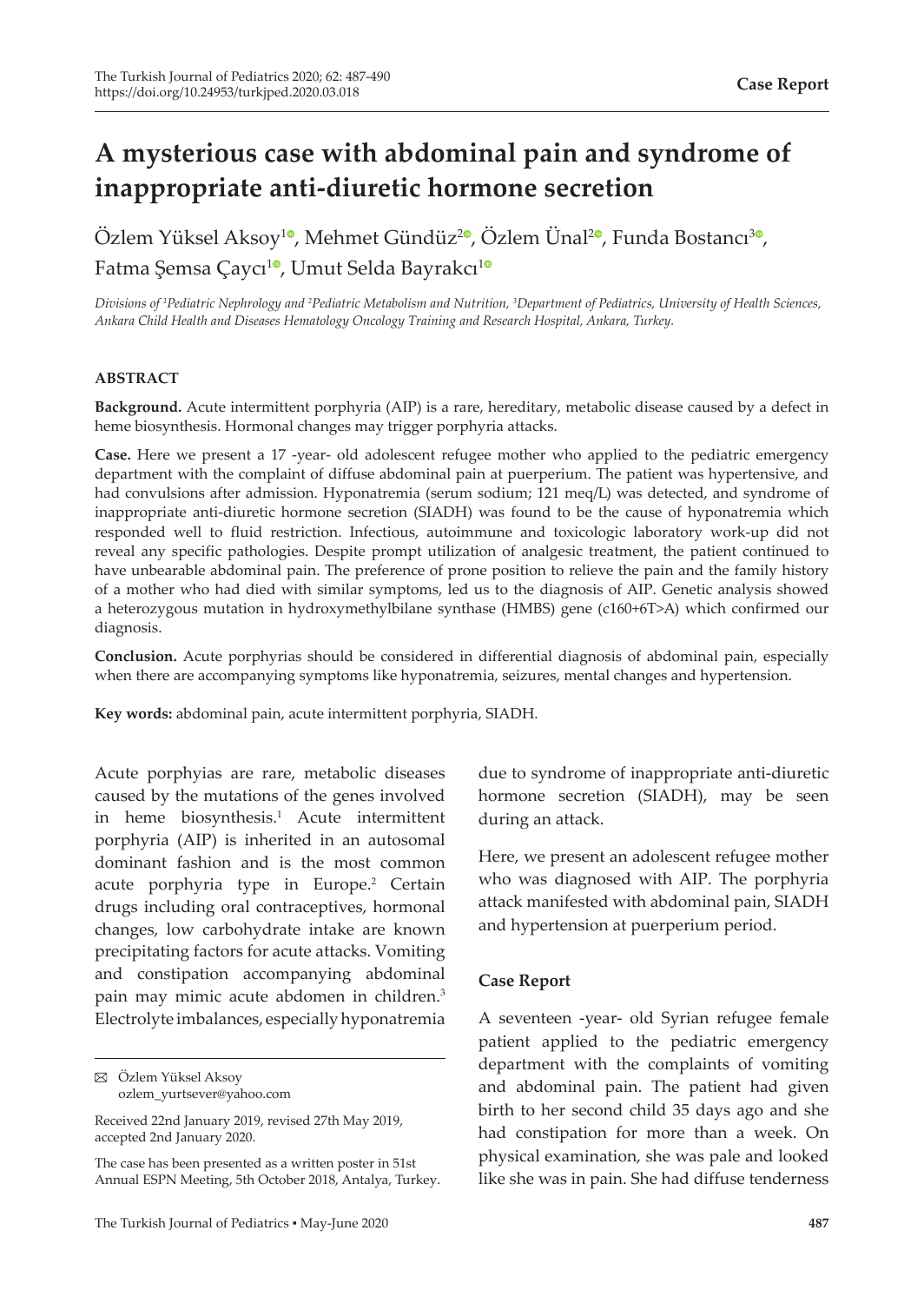in her abdomen. Her blood pressure was 150/90 mmhg; the patient also had a tonic-clonic seizure when she was under observation.

In laboratory evaluation her serum sodium level was 121 meq/L; hypertonic saline infusion was administered due to the seizure. Her serum potassium level was 4.4 meq/L, chloride level was 83 meq/L, serum urea was 58 mg/dl, serum creatinine was 0.86 mg/dl and uric acid level was 7 mg/dl. Serum glucose level and complete blood count were normal. In urinary dipstick test microscopic hematuria and positive urobilinogen were detected. Abdominal ultrasonography did not reveal any specific pathologies.

The patient was hospitalized for further investigation. Oral amlodipine and enalapril treatments were started in a stepwise manner for hypertension. Cranial imaging was normal. Hypophyseal hormone levels and pituitary magnetic resonance imaging showed normal findings, therefore Sheehan syndrome due to post-partum hemorrhage was excluded. Blood osmolarity, urinary osmolarity were 278 mOsm/ kg and 489 mOsm/kg, respectively. Urinary sodium concentration was >40 mEq/L and the patient was euvolemic. Volume restriction and salt replacement were performed with the diagnosis of SIADH. Despite normalization of serum sodium level, her severe abdominal pain persisted.

Amylase and lipase levels which were in normal range on admission (98 U/L and 4 U/L, respectively), rose on the tenth day of hospitalization (155 U/L and 41 U/L, respectively). Repeated ultrasonographic evaluation was consistent with pancreatitis. However, magnetic resonance cholangiopancreatography was found to be normal except gallbladder sludge. Intravenous sulperazone treatment was started. During her follow-up, a decrease was observed in levels of amylase and lipase. Her abdominal pain had subsided as well. Due to the difficulties in communication and probably because of the postpartum depression, the follow-up was getting harder. We learned that

the patient's mother had died at a young age with similar symptoms. During the second week of her hospitalization she had some psychiatric behaviors such as auditory hallucinations and she attempted suicide attempt by cutting her wrists with a sharp metal. The patient was immediately consulted to a pediatric psychiatrist. Escitalopram and risperidone treatments were started. Postpartum depression and hyponatremia (though her sodium level was 135 mEq/L at that time) was thought to be the cause of the psychiatric symptoms.

Her abdominal pain was increasing in intensity during her follow-up; paracetamol, nonsteroidal anti-inflammatory drugs and finally oral tramadol were used to relieve the pain. Toxicologic investigation for serum mercury, lead and cadmium levels were in normal range. Anti-nuclear antibody, antidsDNA and anti-neutrophil cytoplasmic antibody tests were normal. Clinical findings and laboratory investigations did not reveal any infectious etiologies.

Vomiting accompanying abdominal pain led us to stop giving anything peroral finally. Gastrointestinal endoscopy was performed to exclude gastric pathologies, it did not show any abnormalities. Oral ondansetron treatment partially decreased vomiting attacks. She did not tolerate oral nutrition; therefore total parenteral nutrition was started.

During an abdominal crisis the patient usually preferred prone position. She also had a family history of a mother dying at a young age with similar symptoms, suggesting a genetic disease. She had constipation and vomiting. The urine color of the patient was not red, but she had positive urobilinogen test in several urine analyses. Acute porphyria was the preliminary diagnosis.

The Watson-Schwartz test which is the screening test for acute porphyria was positive. To confirm the diagnosis serum and urine porphyrin levels were ordered. Urine total porphyrin level was 418 nmol/L (<35), erythrocyte protoporohyrin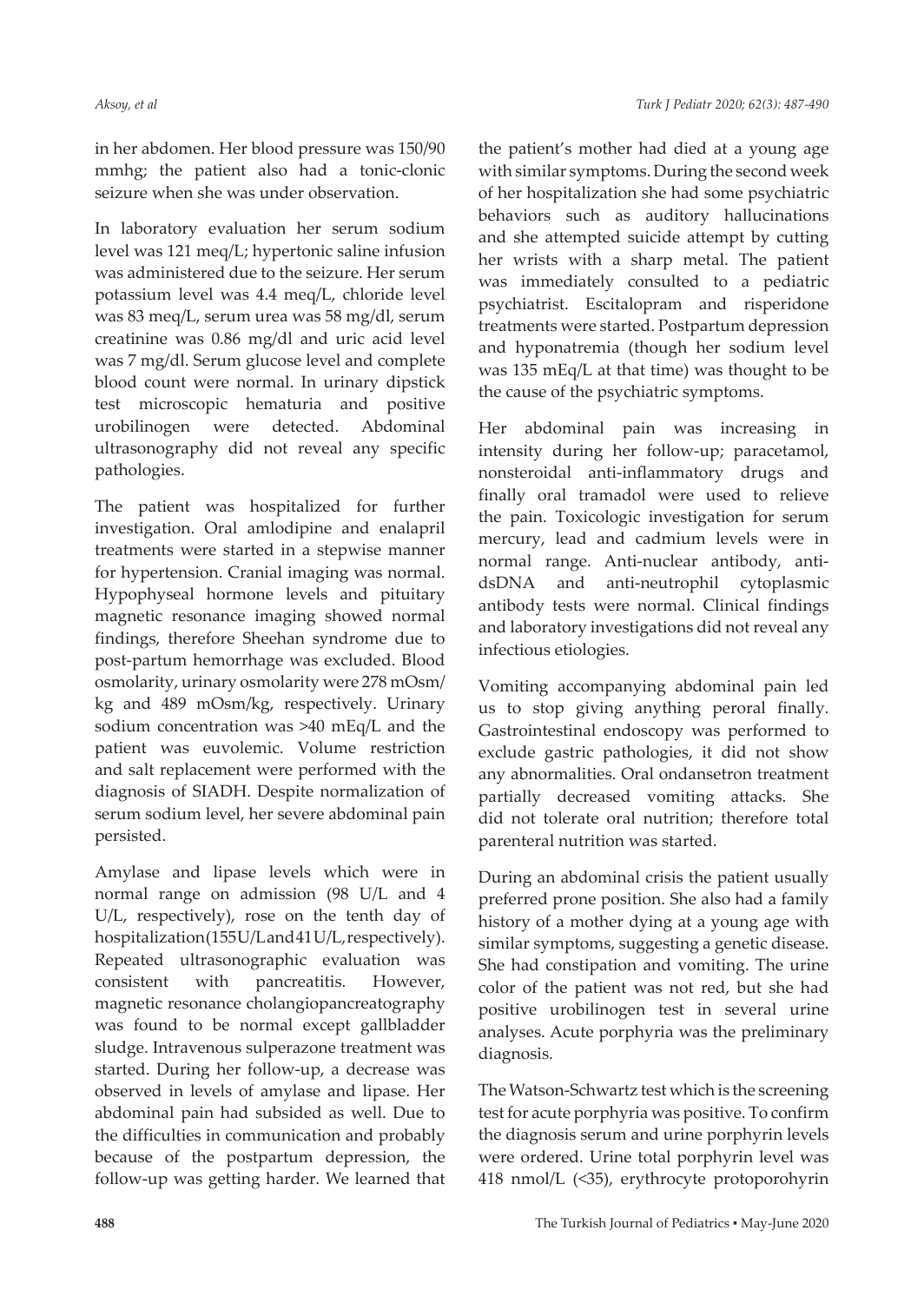*A Case with Abdominal Pain*

was 0.6 µmol/L (0-1.4), total plasma porphyrin was 26.1 nmol/L (0-10). Genetic analysis showed a heterozygous mutation in HMBS gene (c160+6T>A).

Intravenous fluid containing 12.5% dextrose was administered. Her abdominal pain subsided. After a few days, 3 mg/kg/day intravenous hemin was administered for two days. The patient's abdominal pain relieved. Before discharge, the patient's serum sodium was 139 meq/L, creatinine was 0.97 mg/dl. Her blood pressure was normal, amlodipine and enalapril treatments were discontinued. Her psychiatric symptoms subsided totally.

Informed consent was received from the family.

## **Discussion**

Acute Intermittent Porphyria is an autosomal dominant rare metabolic disease with an estimated prevalence of one in 75.000 in Europe.<sup>1</sup> Hydroxymethylbilane synthase (HMBS) mutations cause disorder in heme biosynthesis. Onset of symptoms may be delayed until adulthood. The most common presentation in children is abdominal pain which may mimic an acute abdomen and it may be associated with vomiting and constipation.<sup>3</sup> Electrolyte imbalances especially hyponatremia due to SIADH are seen. Gastric and renal losses may contribute to the development of hyponatremia. Our patient was a post-partum refugee girl, who had severe abdominal pain together with SIADH induced hyponatremia.

Hypertension is a common finding in patients manifested with AIP. In a population-based retrospective study, hypertension prevalence was shown to be 56% in AIP patients and porphyrin precursors were speculated to have a cytotoxic and/or vasospastic effect on renal arteries.<sup>4</sup> Autonomic dysfunction/ neuropathy contributes to the development of hypertension.<sup>5</sup> Our patient was hypertensive on admission, anti-hypertensive medication was started.

Although many of the patients remain asymptomatic, the attacks of AIP might be precipitated by several factors including drugs, alcohol, low calorie intake, hormonal changes in women.6 A relation with the onset of porphyrias with birth and menstrual cycles were defined in the literature. Increased estrogen and progesterone levels may trigger acute porphyria attacks by increasing the porphyrin precursors via inducing the first enzyme in heme biosynthesis.7 In a retrospective study of Andersson et al.<sup>8</sup>, they showed that oral contraceptives caused attack in 24% of AIP patients. Our patient was healthy until the age of 17 and she had a two -year- old daughter. Her complaints started after the birth of her second child.

In a report from Belgium, a 22 -year- old female patient was admitted to the intensive care unit with severe hyponatremia and abdominal pain. Imaging of the abdomen was normal, she also had SIADH. The patient was in a premenstrual phase and she was using oral contraceptives. She was diagnosed with AIP.<sup>9</sup>

In AIP neurologic and psychiatric symptoms may be seen. The mechanism of neurological issues are not clear. However, the symptoms may result from increased neurotoxic porphyrin precursors. On admission, our patient had a seizure which probably resulted from hyponatremia. Without an interpreter's help we could not communicate with her. That caused difficulties in understanding the developing psychological issues, and finally she made a suicide attempt. She was started on escitalopram and risperidone treatment. In a case report from China, they presented a patient with SIADH who was then diagnosed with AIP, it was mentioned that the patient's mother had committed a suicide due to pain symptoms when her child was five years old.<sup>10</sup>

Singh et al.<sup>11</sup> reported a 35 -year- old male patient, who applied to hospital with complaints of altered mental status and vomiting. The patient had severe hyponatremia due to SIADH. Despite improvement in sodium level,